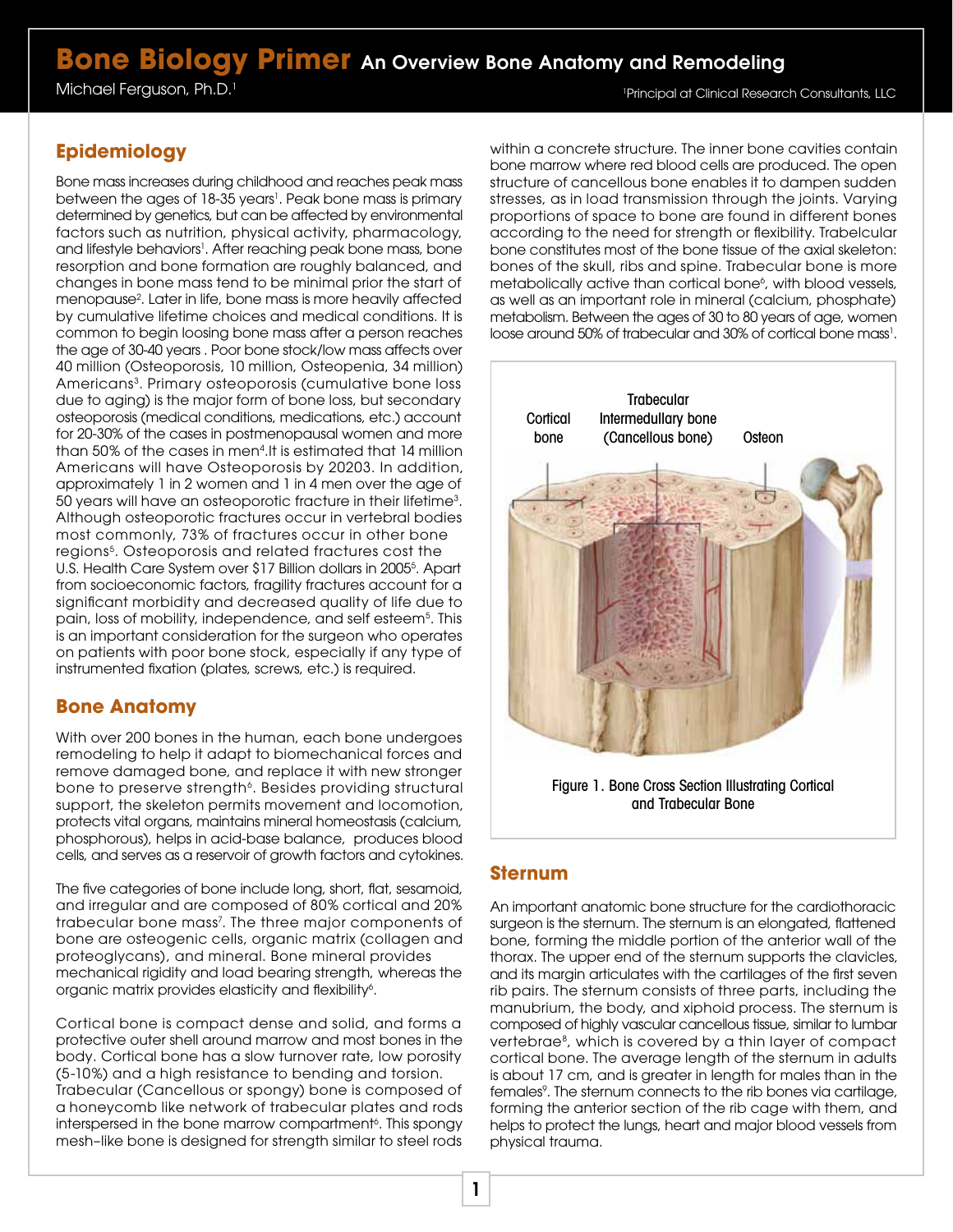## **Bone Biology Primer** An Overview Bone Anatomy and Remodeling

Michael Ferguson, Ph.D.<sup>1</sup>

Figure 2. Sternum **Manubrium** Body Xiphoid Process

## **Bone Physiology**

Bone is dynamic, in that it is constantly formed and resorbed in response to changes in mechanical loading (Wolfs law), and other factors (calcium levels, paracrine, endocrine factors)<sup>10</sup>. The remodeling process resorbs old bones and forms new bones to minimize microdamage. In addition, remodeling regulates calcium homeostasis and shapes and sculptures the skeleton during growth. Remodeling is coordinated by the action of osteoclasts (bone destroying cells) and osteoblasts (bone forming cells). It is estimated that 10% of the skeleton undergoes remodeling at any given time<sup>1</sup>.

Remodeling occurs through several steps, 1) initiation of osteoclast formation, 2) osteoclast mediated bone resorption, 3) a reversal period, 4) a long period of bone matrix formation mediated by osteoblasts, 5) followed by mineralization of the matrix (Quiescence)<sup>10</sup>. The coordinated action of osteoblasts/osteoclasts has been described as the basic multicellular unit (BMU). At any given time, over 1 million BMU's are active in healthy adults<sup>1</sup>.

#### **Step 1.**

Activation of remodeling is initiated by the recruitment and activation of macrophage osteoclast precursors (hemopoietic myelomonocyte) from circulation<sup>12</sup>, followed by their fusion, and attachment of the subsequent multinucleated cell to

1 Principal at Clinical Research Consultants, LLC

the bone surface<sup>10</sup>. Osteoclast formation may be initiated by either a range of local factors from nearby osteoblast-lineage cells (cytokines, prostaglandins, etc.) or colony stimulating factor-1 (CSF-1). The primary receptor site for factors which mediate osteoclast formation is NF-kB ligand (RANKL). RANKL interacts with the RANK receptor on osteoclast precursors to trigger the development of a mature multinucleated osteoclast. RANKL can also be modulated by several other factors, including Vitamin D levels, parathyroid hormones, microdamage, estrogen levels during menopause, pathological conditions, and even normal skeletal loading

(Wolfs Law)2, 14. During osteoclast formation the osteoblast lineage also produces a decoy receptor, osteoprotegerin, which acts as an inhibitor for osteoclast formation.

### **Step 2.**

At this point, following interaction of mature osteoclasts at the bone site, the lining of the cells separate from the underlying osteocytes and form a canopy over the bone to be remodeled, creating a temporary bone remodeling compartment<sup>10</sup>. This is followed by digestion of the non-mineralized matrix (osteoid - unmineralized, organic portion of the bone matrix), exposing the mineralized matrix for osteoclatic resorption<sup>15</sup>. During this process, there is continuous activation of new osteoclasts to aid in resorption. Osteoclast bone resorption takes place over a 2-4 week period. The osteoclasts then undergo apoptosis, which may be delayed by estrogen deficiency.

## **Step 3-4**

The reversal phase begins once the osteoclasts have resorbed most of the mineral and organic matrix.

During this time osteoclasts undergo apoptosis and precursor osteoblasts (from marrow stromal cells) are recruited to the bone surface<sup>16</sup>. The transcription factor RUNx2 is required for differentiation into mature osteoblasts. During the reversal phase, bone resorption transitions to bone formation. Bone formation requires Wnt-signaling and bone morphogenic proteins. Osteocytes secrete slecerostin as an inhibitor of the Wnt-signaling pathway. Bone formation takes approximately 4 to 6 months to complete.

## **Step 5.**

As bone development matures, Osteoblasts synthesize new collagenous matrix and regulate mineralization of matrix by releasing small, membrane bound matrix vesicles<sup>17</sup>. Over time crystals of minerals (calcium, etc.) are packed more closely and the density of bone increases. Finally, approximately 30-50% of osteoblasts become lining of the cells (osteocytes) with an extensive canalicular network connecting them to bone. These osteoblasts link the cell surface, may also have the ability to sense mechanical stresses of the cell and also have the ability to release calcium as needed<sup>6</sup>.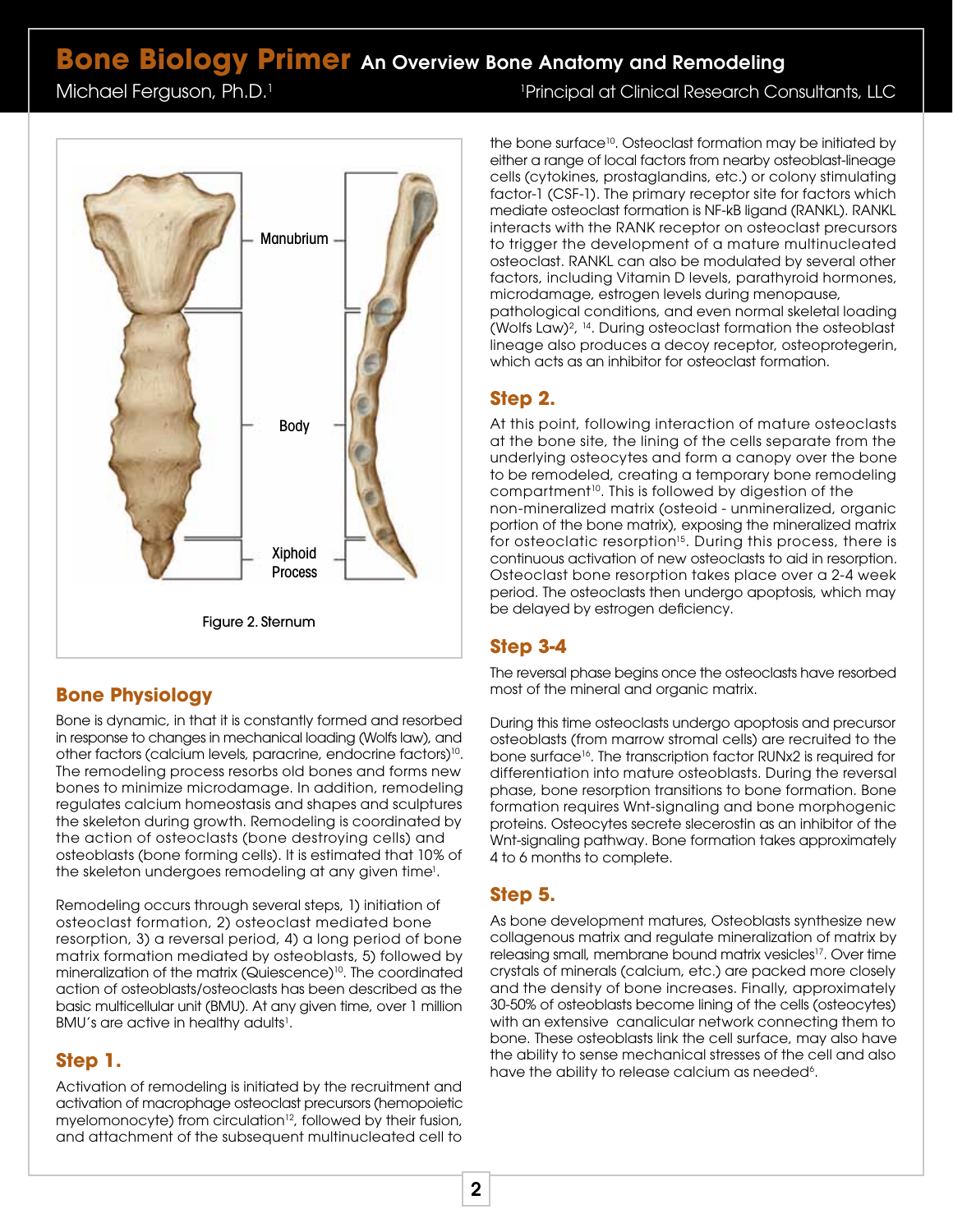

#### **Clinical Risk and Patient Work Up**

Review of patient fracture risk is part of routine care. For the clinician it is important to be aware of bone health prior to surgery, especially if the surgery requires fixation (plating, screws, etc.). Risk factors for poor bone health include both non-modifiable and modifiable risk factors. Non-modifiable risk factors include advancing age, menopause, hormone levels, ethnicity, history of fracture as an adult, family history of fracture in a first degree relative, and rheumatoid arthritis<sup>3,19-21</sup>. Modifiable risk factors include hormone deficiency, long term use of pharmacologics that affect bone homeostasis (glucocorticoids, etc.), smoking, a lifetime diet low in calcium and Vitamin D, excessive alcohol consumption, and an inactive lifestyle3, 19-21. Patients with any of these risk factors should also be assessed in relation to the National Osteoporosis Foundation recommendations for BMD testing.

#### **Table 1. Indications for Bone Mineral Density Testing**<sup>3</sup>

- *•* Women aged ≥ 65 years, and men aged ≥ 70 years, regardless of clinical risk factors.
- *•* Younger postmenopausal women and men aged 50 to 70 years, about whom there is concern based on their clinical risk factor profile.
- *•* Women during menopausal transition, with clinical risk factors for fracture such as low body weight and prior low trauma fracture.
- *•* Adults with a fragility fracture after 50 years of age.
- *•* Adults with a condition (e.g., rheumatoid arthritis) or taking medications (e.g., glucocorticoids,  $\geq$  5 mg/d for  $\geq$  3 months) associated with low bone mass or bone loss.
- *•* Anyone being considered for pharmacologic therapy for osteoporosis.
- *•* Anyone being treated for osteoporosis to monitor treatment effect.
- *•* Anyone not receiving therapy, in who evidence of bone loss would lead to treatment.
- *•* Postmenopausal women discontinuing estrogen.

In the event that BMD testing is performed, BMD is most frequently assessed through dual energy x-ray absorptiometry (DXA). Most DXA tests utilize T-scores to make an assessment of osteoporosis or osteopenia. The T-score represents how much the BMD value deviates (SD) from normative BMD values, whereas female aged 20 to 29 years are normally used as the reference. Criteria for T-score cutoffs are most frequently used from the World Health OrganizationWHO)<sup>22</sup>. T-scores obtained from either the spine or hip are used as a surrogate of overall bone mineral density, and most of the time both sites are reviewed. However, the clinician should be mindful that regional variations in bone exist.

#### **Basic cut points from WHO include –**

- *•* A T-score between +1 and -1 **is normal bone density.**
- *•* A T-score between -1 and -2.5 indicates **low bone density or osteopenia.**
- *•* A T-score of -2.5 or lower is a diagnosis of **osteoporosis**.

The lower a person's T-score, the lower the bone density. A T-score of -1.0 is lower than a T-score of 0.5; a T-score of -2.0 is lower than a T-score of -1.5; and a T-score of -3.5 is lower than a T-score of -3.0. For most BMD tests, 1 SD difference in